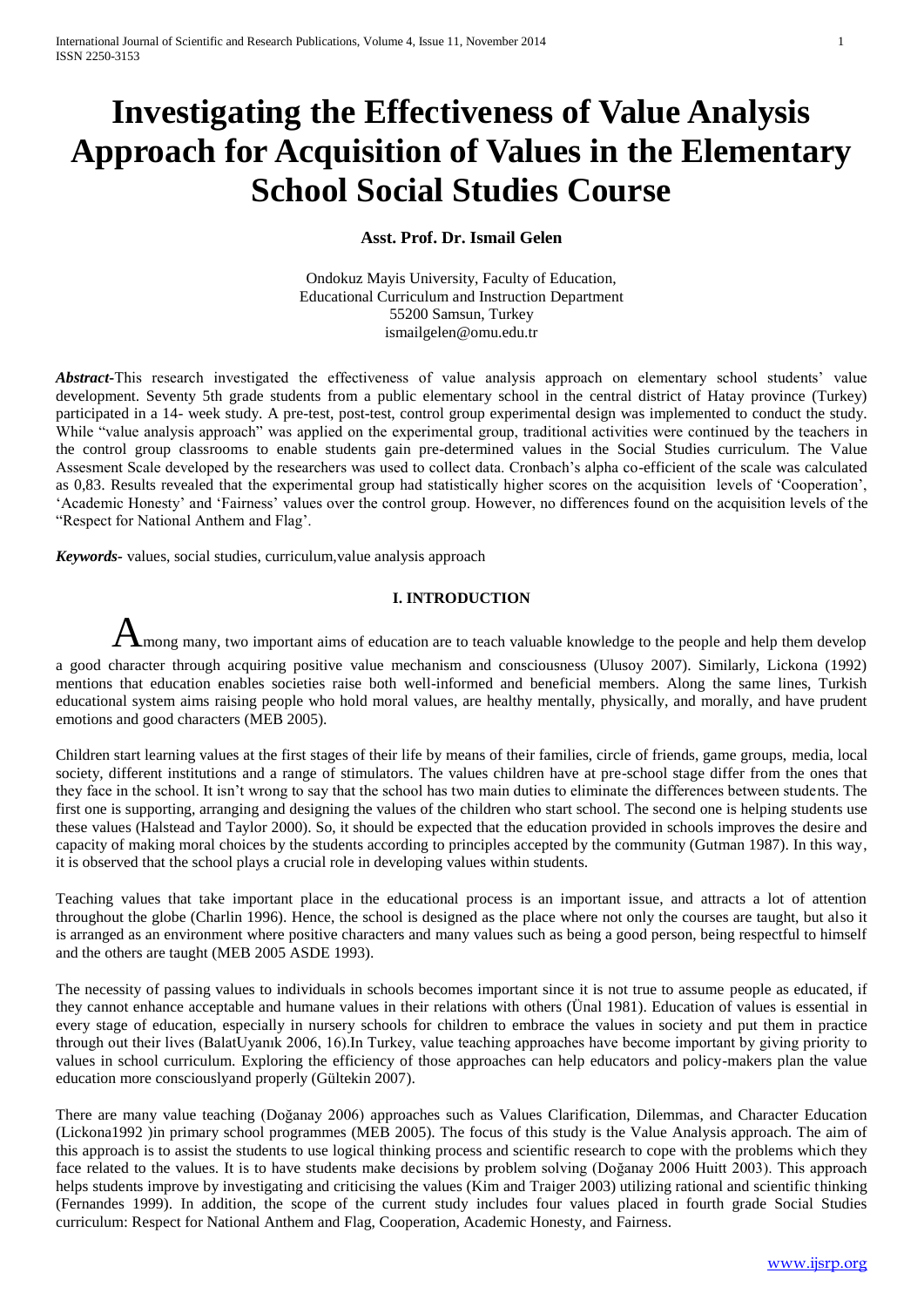## **II. RESEARCHQUESTION**

In this research, following 4 hypotheses were tested:

*Hypothesis 1*: There is no statistically significant difference between post-test mean scores of the experimental and control groups on "Respect for National Anthem and Flag" sub-scale.

*Hypothesis 2*: There is no statistically significant difference between post test mean scores of the experimental and control groups on "Cooperation" sub-scale.

*Hypothesis 3:* There is no statistically significant difference between post test mean scores of the experimental and control groups on "Academic Honesty" sub-scale.

*Hypothesis 4:* There is no statistically significant difference between post test mean scores of the experimental and control groups on "Fairness" sub-scale.

## **III. METHODOLOGY**

Current study utilizes two-group pre-test, post-test true experimental design.The research was conducted on 70 students in 5th grade from two different classes of a state elementary school in the central district "Antakya" of Hatay province, Turkey. These classes were randomly appointed to experimental  $(N=35)$  and control groups  $(N=35)$ . Before the post-test, the two groups were compared in terms of their Social Studies course grades, end of term grades, Socio-Economic Status (SES) (Bacanli 1997 97-106) and Attitudes Toward Social Studies (ATSS) (Gelen 2003 163-164) course as well as their scores on the Value Defining Scale (VDS). Independent groups t-test results showed no significant differences between the groups in terms of their mean scores on any of the tests above.

#### *Instruments*

We developed the *Value Defining Scale (VDS)* to measure the 5th grade students' acquisition levels of the values in Social Studies Curriculum. Cronbach Alpha reliability of the scale was calculated as .83. To evaluate the construct validity of the Scale, explanatory factor analysis was run. Kaiser-Meyer-Olkin (KMO) sampling adequacy test result was .70 indicating that the data set was appropriate for factor analysis. Additionally, the instrument was reviewed by six faculty members at the College of Education in a public University to ensure the content validity. The 36 three-option Likert-type statements (Agree- Not Sure- Disagree) were included in the VDS. The instrument revealed 4 factors based on exploratory factor analysis results: "Respect for The National Anthem and Flag", "Cooperation", " Fairness", and "Academic Honesty" based on faculty reviews. Furthermore, the researchers requested the participants write four compositions related to the sub-dimensions of the VDS to support quantitative data results. Themes from those compositions were extracted and compared with the results of the quantitative analyses. The four-factor structure of the instrument explained 40,8 percent of the variation in the dataset. Table 1 indicates the statistics related to the factor structure.

| <b>Factors</b>                                 | <b>Item</b><br><b>Number</b> | Factor<br>scores | X   | Sd  |
|------------------------------------------------|------------------------------|------------------|-----|-----|
| <b>Respect for National Anthem</b><br>and Flag | 3                            | ,622             | 1,3 | ,64 |
|                                                | 10                           | ,664             | 1,2 | ,64 |
|                                                | 11                           | ,598             | 1,2 | ,60 |
|                                                | 16                           | ,664             | 1,1 | ,36 |
|                                                | 17                           | ,478             | 1,1 | ,41 |
|                                                | 23                           | ,766             | 1,1 | ,45 |
|                                                | 24                           | ,718             | 1,1 | ,43 |
|                                                | 31                           | ,518             | 1,1 | ,34 |
|                                                | 32                           | ,697             | 1,2 | ,46 |
|                                                | 4                            | ,522             | 1,5 | ,75 |
|                                                | $\overline{5}$               | ,480             | 1,1 | ,45 |
|                                                | 12                           | ,564             | 1,2 | ,58 |
|                                                | 13                           | ,475             | 1,6 | ,85 |
| Cooperation                                    | 18                           | ,735             | 1,1 | ,42 |
|                                                | 25                           | ,636             | 1,4 | ,60 |
|                                                | 26                           | ,648             | 1,1 | ,49 |
|                                                | 33                           | ,763             | 1,2 | ,51 |
|                                                | 34                           | ,758             | 1,7 | ,84 |
| Academic Honesty                               | 6                            | ,767             | 1,5 | ,70 |
|                                                | $\tau$                       | ,651             | 1,6 | ,84 |
|                                                | 14                           | ,419             | 1,5 | ,79 |
|                                                | 19                           | ,441             | 1,1 | ,47 |
|                                                | 20                           | ,632             | 1,3 | ,62 |
|                                                | 27                           | ,763             | 1,2 | ,49 |

Table 1. Factor structure of the value defining scale (VDS)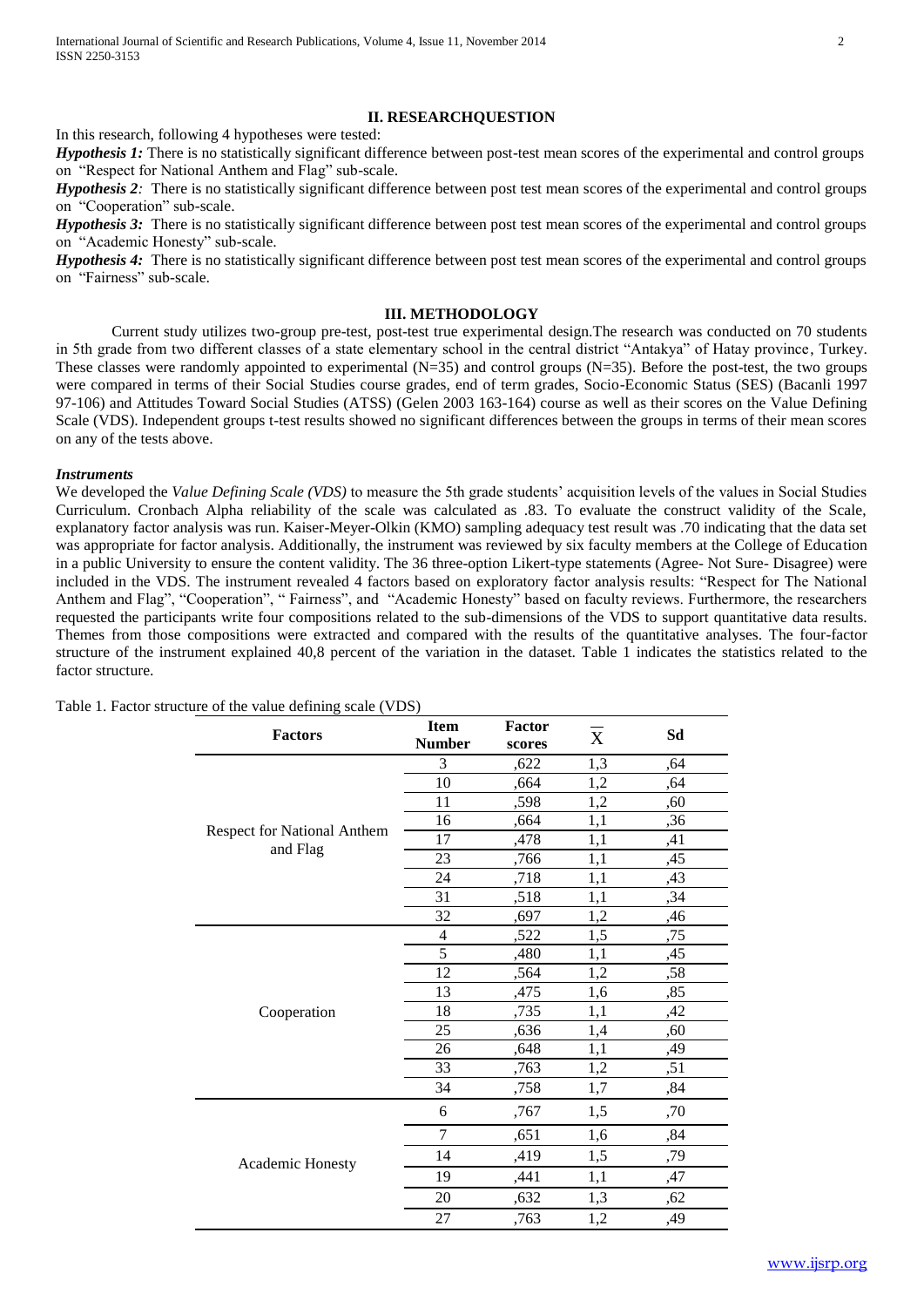|          | 28             | ,523 | 1,3 | ,66 |  |
|----------|----------------|------|-----|-----|--|
|          | 35             | ,542 | 1,5 | ,75 |  |
|          | 36             | 836  | 1,6 | ,77 |  |
|          |                | ,641 | 1,6 | ,83 |  |
| Fairness | $\overline{2}$ | ,750 | 1,1 | ,53 |  |
|          | 8              | ,683 | 1,3 | ,62 |  |
|          | 9              | ,589 | 1,1 | ,49 |  |
|          | 15             | ,409 | 1,2 | ,57 |  |
|          | 21             | ,529 | 1,1 | ,43 |  |
|          | 22             | 782  | 1,3 | ,65 |  |
|          | 29             | ,450 | 1,2 | ,54 |  |
|          | 30             | ,461 | 1,3 | ,63 |  |

## **IV. FINDINGS AND DISCUSSION**

The independent group t-test was conducted to determine whether there was a statistically meaningful difference between the mean scores of experimental and control groups in sub-dimensions of the VDS. The results are provided in Table 2 below.

| 5 - - -<br><b>Scale sub-dimensions</b>     | <b>Groups</b> |    |       |      | sd |         |     |
|--------------------------------------------|---------------|----|-------|------|----|---------|-----|
| The respect for "National Anthem and Flag" | Experimental  | 35 | 25,82 | 2,16 | 68 | $-1,85$ | .06 |
|                                            | Control       | 35 | 24,57 | 3,38 | 68 |         |     |
| Cooperation                                | Experimental  | 35 | 24,82 | 1,91 | 68 | $-3.40$ | .00 |
|                                            | Control       | 35 | 22,71 | 3,13 | 68 |         |     |
| <b>Academic Honesty</b>                    | Experimental  | 35 | 25,11 | 2,21 | 68 | $-4,28$ | .00 |
|                                            | Control       | 35 | 22,22 | 3,30 | 68 |         |     |
| <b>Fairness</b>                            | Experimental  | 35 | 25,85 | 1,43 | 68 | $-5,22$ | .00 |
|                                            | Control       | 35 | 22.97 | 2,93 | 68 |         |     |

Table 2. Independent groups t-test results between the post-test scores of sub-dimensions of VDS

Even though the mean of the experimental group ( $\overline{x}$ = 25,82; s=2,16) seems higher than that of the control group ( $\overline{x}$ =24,57;s=3,38) on "Respect for National Anthem and Flag" dimension as seen in Table 2, the difference is insignificant based on t-test results (t=- 1,85). However,in all other sub-dimensions, experimental group had higher mean scores.

Furthermore, above table indicates that there is a statistically meaningful difference between experimental  $(\overline{x}=24,82;\overline{s}=1,91)$  and control  $(\overline{x}$ =22,71;s=3,13) groups' post-test scores in terms of Cooperation value (t=-3,40; p<,05) This meaningful difference is in favor of experimental group. While the number of themes (Experimental=7, Control=6) developed from compositions are close to each other when Table 3 is analyzed. In other words, even if the students attribute the same meaning to Cooperation value, it seems that experimental group created an additional theme, which can be called as "Supporting Friends". They also use more sentences expressing value. In this research, we can conclude that the Value Analysis is an important approach in teaching values.

There is a statistically meaningful difference between experimental  $(\overline{x}=25,11; s=2,21)$  and control( $\overline{x}=22,22; s=3,3$ ) groups' posttest scores in terms of Academic Honesty value ( $t=4,28$ ;  $p<0.05$ ) as shown in Table 1. When Table 3 is analysed, there is a difference between the number of themes (Experimental=6; Control=4) created from compositions. Additionally, the number of times mentioning that value in their compositions is higher in the experimental group (Experimental=50; Control=39). At the same time, besides the common themes that experimental and control group students created, the experimental group students added 2 more themes called "copying others' sentences when writing a summary" and " pretending as if different sources were used for homework". These results imply that the difference in the Academic Honesty post-test scores is due to Value Analysis approach.

It is found that there is a meaningful difference in the post-test scres of the groups in favor of the experimental one (t=-5,22;  $p$ <,05) The mean score of the experimental group was calculated as 25,85 (s=1,43) which represents about 3 point difference between the control group. While the number of themes (Experimental=4; Control=3) formed from compositions are close to each other as presented in Table 2; there is a meaningful difference between the number of times (Experimental=50; Control=37) that value was expressed in compositions.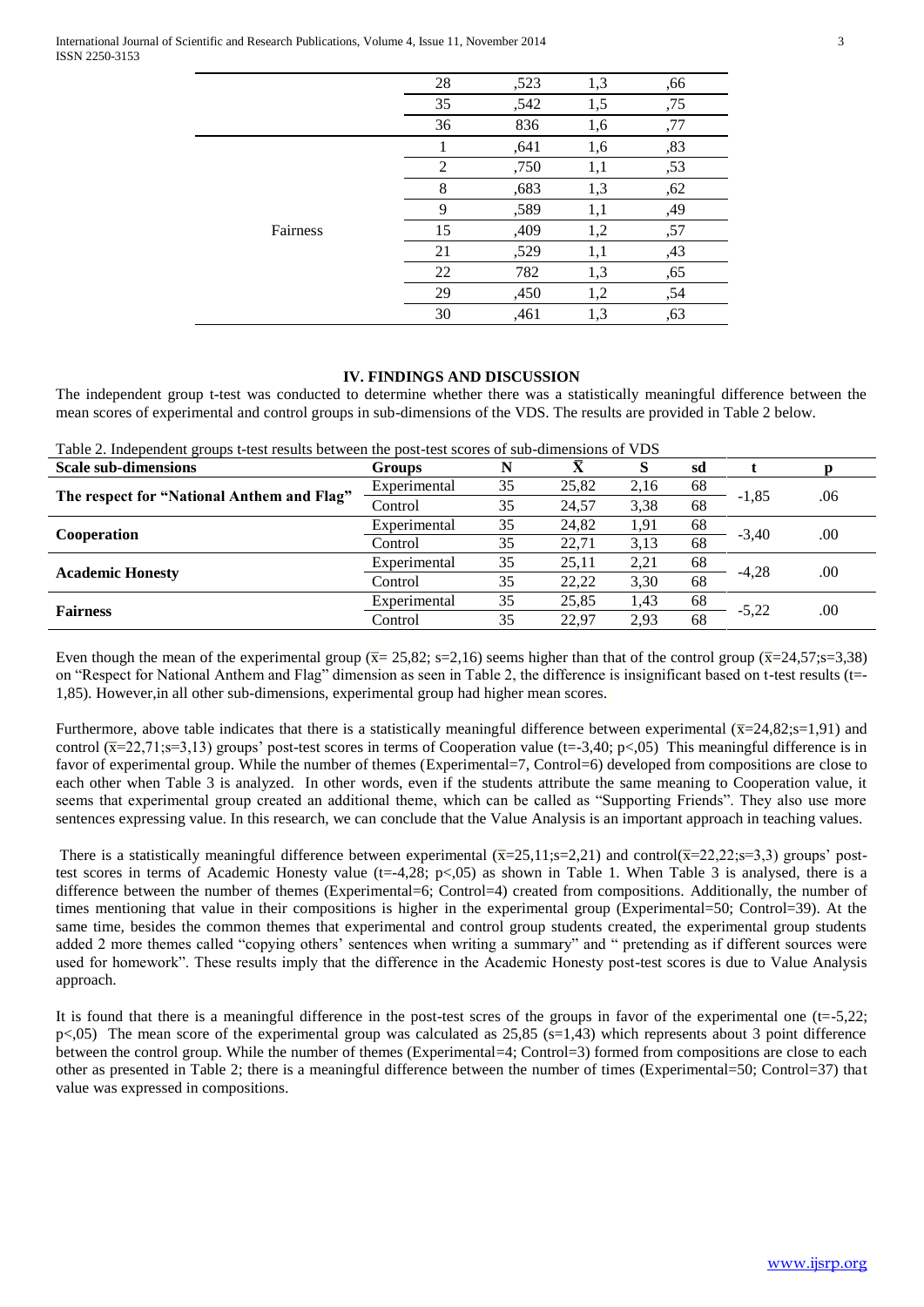| The<br>scale<br>dimensi<br>ons                           | <b>Themes</b><br>(Experimental<br>Group) | <b>Themes</b><br>(Control<br>Group)       | <b>Themes</b>                                                   |  |  |
|----------------------------------------------------------|------------------------------------------|-------------------------------------------|-----------------------------------------------------------------|--|--|
|                                                          |                                          |                                           | Appreciate the value of national flag                           |  |  |
|                                                          |                                          |                                           | No speaking when the Anthem plays                               |  |  |
|                                                          |                                          | frequenciency:38                          | Love the flag and National Anthem, and have respect<br>for them |  |  |
|                                                          |                                          | Number of<br>themes:6                     | Know that it is the sign of our independence                    |  |  |
| <b>Respect for National</b><br><u>Anthem and Flag</u>    | Number of themes:7                       |                                           | Say the Anthem with enthusiasm                                  |  |  |
|                                                          |                                          |                                           | Look carefully at "The Flag" when singing the Anthem            |  |  |
|                                                          |                                          |                                           | When singing the Anthem, pay attention                          |  |  |
| Cooperation<br>Number of the<br>frequency:54<br>themes:7 |                                          |                                           | Helping friends with their lessons                              |  |  |
|                                                          |                                          |                                           | Resolve their friends' problems                                 |  |  |
|                                                          |                                          |                                           | Sharing course material with their friends who left their       |  |  |
|                                                          |                                          |                                           | material at home                                                |  |  |
|                                                          |                                          | Number of the<br>frequency:40<br>themes:6 | Share food with their friends                                   |  |  |
|                                                          |                                          |                                           | Take homework to their friends who are sick                     |  |  |
|                                                          |                                          |                                           | Show care about the problems of their friends                   |  |  |
|                                                          |                                          |                                           | Always support the friends                                      |  |  |
|                                                          |                                          |                                           | To cite the source                                              |  |  |
|                                                          | Number of themes:6<br>Frequency:50       |                                           | To know that stealing an invention is not moral                 |  |  |
|                                                          |                                          | Number of<br>Frequency<br>themes:4        | Feel discomfort about invention theft                           |  |  |
|                                                          |                                          | $\ddot{3}$                                | Cheating is not moral                                           |  |  |
| <b>Academic honesty</b>                                  |                                          |                                           | Copying others' sentences when writing a summaryis<br>not moral |  |  |
|                                                          |                                          |                                           | Pretending as if different sources were used for                |  |  |
|                                                          |                                          |                                           | homework is not a good thing.                                   |  |  |
| Frequency:50<br>Fairness                                 |                                          |                                           | Being fair is important                                         |  |  |
|                                                          |                                          | Discrimination is not appropriate         |                                                                 |  |  |
|                                                          | Number of<br>themes:4                    |                                           | Absence of justice is not a good thing                          |  |  |
|                                                          |                                          | Frequency:<br>Number of<br>themes:3       |                                                                 |  |  |
|                                                          |                                          | $\overline{\mathcal{E}}$                  |                                                                 |  |  |
|                                                          |                                          |                                           | Helping others may increase fairness                            |  |  |

## Table 3. The frequencies and the number of themes extracted from student compositions.

As Table 3 reveals, the number of themes extracted from the compositions somewhat differed between the study groups. In all sub-dimensions of the VDS, students in Experimental group stated more themes than the control group. At the same time, the themes also confirm that there is no statistical difference in terms of value level on "Respect for National Anthem and Flag". The results revealed that the value analysis approach is effective in value teaching as proposed by Gültekin (2007), Bacanlı (1999) and Huitt (2003) however, our findings contradict with these conclusions when it comes to "Respect for National Anthem and Flag" team. On the other hand, considering the effect of family and society on value teaching, this result is not surprising in Turkey (Akbaş 2004 Baydar 2009). What is more, royalty to the national values is widely accepted as a value by the Turkish people (Kağıtçıbaşı 1972, 17). Sevinç (2006) observed that society does not embrace the individuals who don"t share those common values.

## **V. CONCLUSION**

When the results of the research are analysed, there is not a meaningful difference between the post-test mean scores of the "Respect for National Anthem and Flag" between experimental and control groups. In this situation, it can be said that the Value Aalysis approach is efficient to gain the mentioned values but that particular value can be gained by the students without Value Analysis approach. However, among post-test scores of the other values are considered the current study found meaningful differences in favor of experimental group. Consequently, it is found that the Value Analysis approach is effective to gain those values.

At this point it is crucial to mention the importance of the school"s roles on teaching values. As Arweck and Nesbitt (2004) stated, the improvement of a programme in schools can be possible by including education of values. From this aspect, it is not wrong to declare two basic goals of the schools: to raise the individuals who are academically successful, and embrace basic values (Ekşi 2003). Lickona (1992) expressed that the school has the responsibility for forming the characters of the individuals while explaining the role of the schools in education. Kim and Traiger (1999, 726) expressed that the school should raise not only well